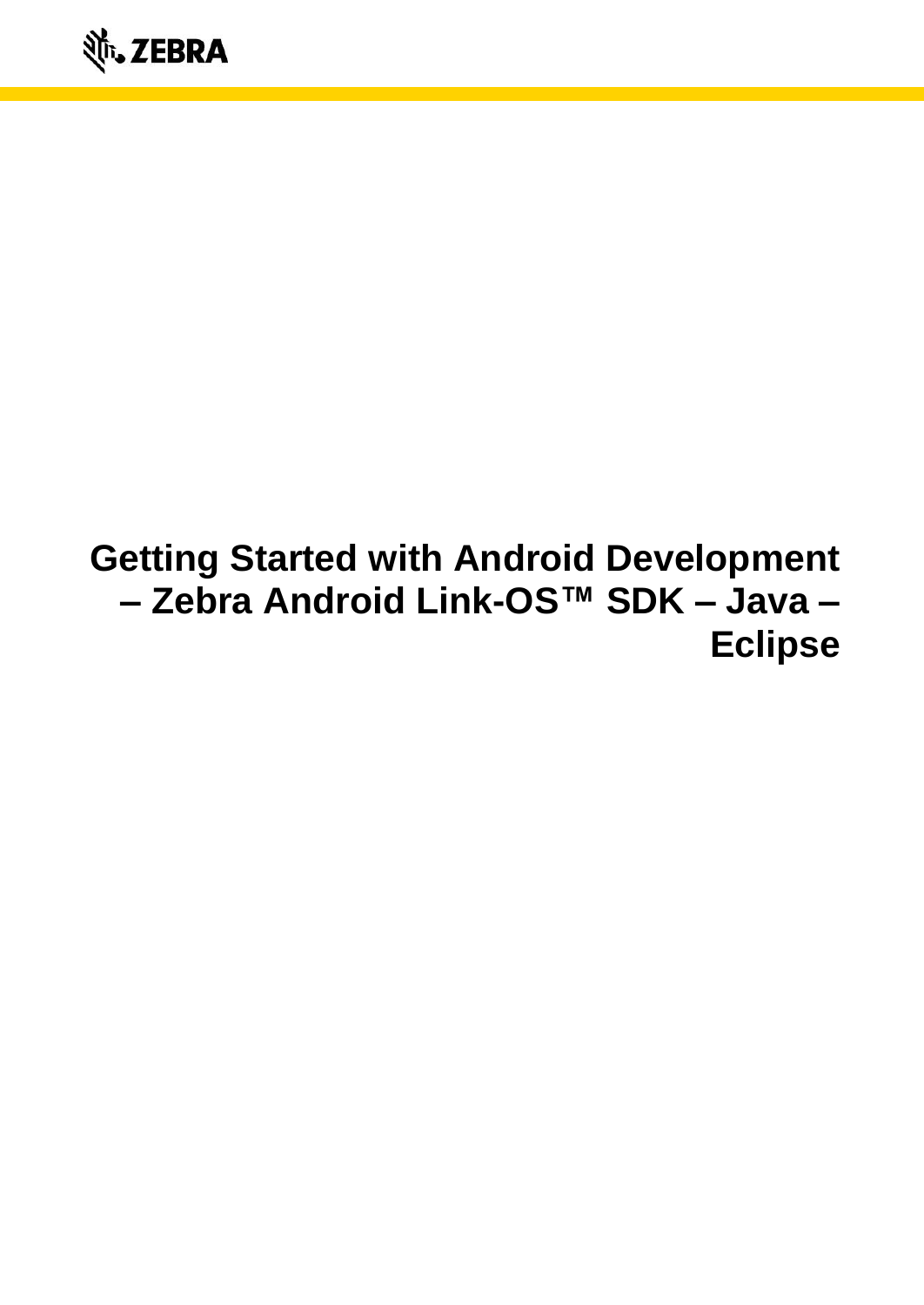

# **Overview**

This Application Note describes the end to end process of designing, packaging, deploying and running an Android application using the Zebra Link-OS™ Multiplatform SDK and Smartphone Utility.

The sample code used in this Application Note is from the sample code article [Connect and](https://km.zebra.com/kb/index?page=content&id=SA137)  [Print Over TCP/IP and Bluetooth –](https://km.zebra.com/kb/index?page=content&id=SA137) Zebra Android Link-OS™ SDK – Java – Eclipse.

### **Target Audience**

The information in this document assumes that you have technical competence with Microsoft Windows, Java development with the Eclipse Integrated Development Environment (IDE), and core programming concepts and rationales.

### **Feedback**

We value your feedback. Please rate the article and then add your comments/suggestions in [the text field that appears.](https://km.zebra.com/kb/index?page=content&id=WH62&actp=LIST#rate)

For information on joining the [ISV Program,](http://www.zebra.com/isv) contact a Program Manager in your area.

# **System Prerequisites**

This Android SDK requires the following system prerequisites.

### **Java Development Kit (JDK)**

To develop Android applications, you must install the latest version of the JDK. [Download](http://www.oracle.com/technetwork/java/javase/downloads/index.html) the JDK.

### **Eclipse IDE for Java Developers**

Eclipse is the IDE used to develop Android applications, such as the one featured in this Application Note. [Download](https://www.eclipse.org/downloads/) the IDE.

**Note:** The version used in this Application Note is Eclipse - Luna Release 2 (4.4.2).

### **ADT Plugin for Eclipse**

The Android Development Tools (ADT) is a plugin for the Eclipse IDE that is designed to give you a powerful, integrated environment in which to build Android applications. **[Install](http://developer.android.com/sdk/eclipse-adt.html#installing)** the ADT plugin.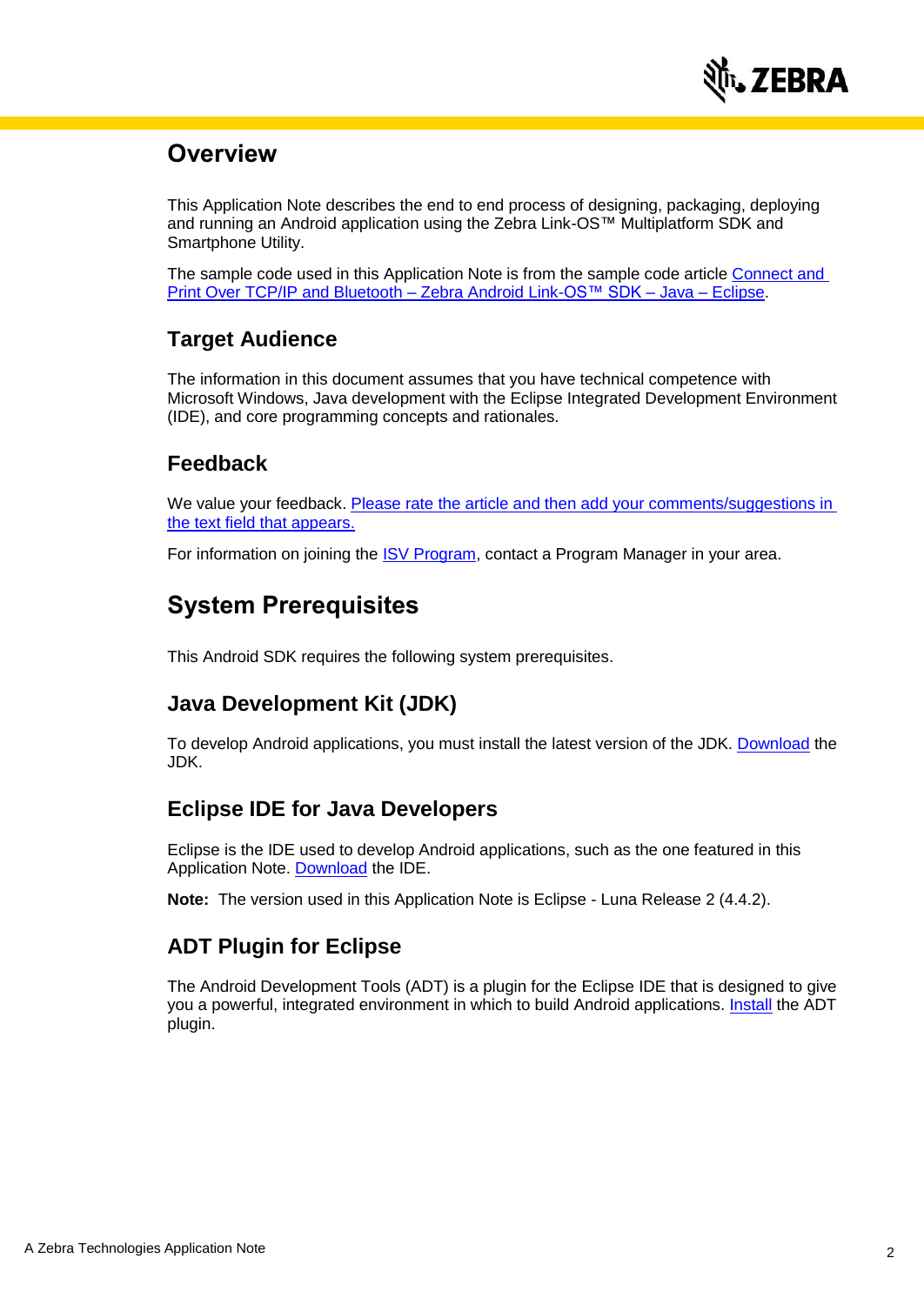

### **Android SDK**

Google distributes the Android SDK free of charge. It contains sample code, libraries, emulators and tools to help you build applications for the Android platform. See the [installation instructions.](http://developer.android.com/sdk/installing.html)

### **Zebra Link-OS Multiplatform SDK**

The Zebra Link-OS Multiplatform SDK contains all the required components to develop applications for Zebra label printers.

The SDK includes a Java library (.jar), which provides the means to scan for, connect to, and print on Zebra label printers. [Information,](https://www.zebra.com/us/en/products/software/barcode-printers/link-os/link-os-sdk.html#mainpartabscontainer_794f=downloads) including system prerequisites and download links for Zebra Link-OS Multiplatform SDK Zebra Network-Enabled Label Printer is available.

In order to fully test the application you create, you must have a network-enabled Zebra printer capable of understanding ZPL or CPCL.

Bluetooth connectivity is available through the Zebra Link-OS Multiplatform SDK and covered in other available tutorials.

Check out all of the [Zebra label printers.](https://www.zebra.com/us/en/products/printers.html)

### **Android Mobile Device**

While the Android Emulator, included in the Android SDK, satisfies most of the anticipated requirements for developing Android applications, we recommended that you test all development with a physical device.

Zebra Link-OS Multiplatform SDK [supports various](https://www.zebra.com/us/en/products/software/barcode-printers/link-os.html#modalcontent_2179_data) printers and mobile devices.

#### **Installations**

You must install all of the items listed in the "System Prerequisites" section.

**Note:** The default installation options for all these prerequisites are satisfactory.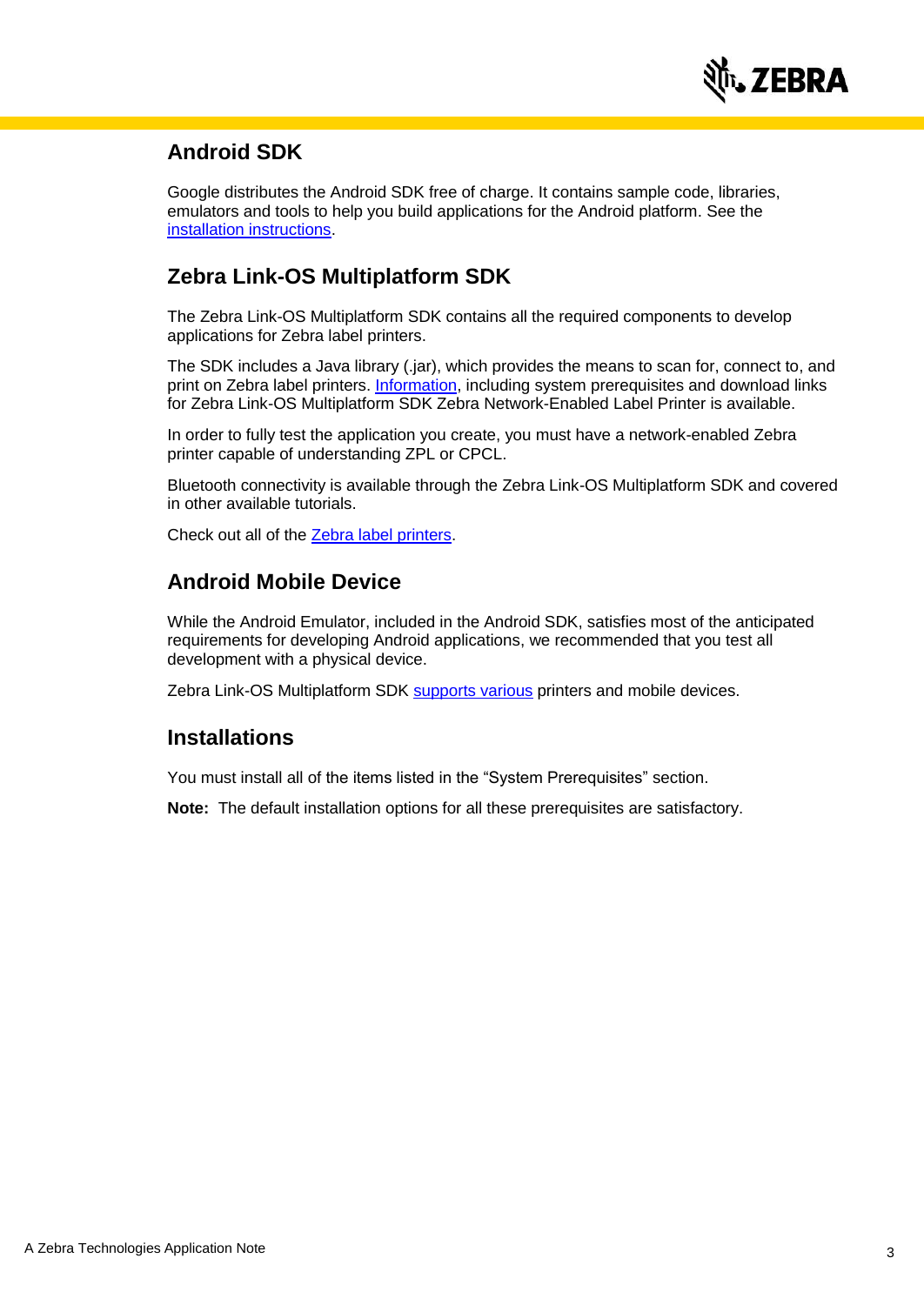

# **Creating Your Zebra Android Connect and Print Application Project**

You will be guided on how to create a mobile application that allows a handheld device to establish a Bluetooth or TCP/IP connection with a Zebra mobile printer.

**Note:** The sample code used in this Application Note is from the sample code article [Connect and Print Over TCP/IP and Bluetooth –](https://km.zebra.com/kb/index?page=content&id=SA137) Zebra Android Link-OS™ SDK – Java – [Eclipse.](https://km.zebra.com/kb/index?page=content&id=SA137)

To begin, launch **Eclipse IDE and** locate your desired workspace path.

**Note:** For the purpose of this application note, we use "C:\MyFirstZebraAndroidApp".

| Workspace Launcher                                                                                                 |  |  |  |  |
|--------------------------------------------------------------------------------------------------------------------|--|--|--|--|
| Select a workspace                                                                                                 |  |  |  |  |
| Eclipse stores your projects in a folder called a workspace.<br>Choose a workspace folder to use for this session. |  |  |  |  |
| C:\MyFirstZebraAndroidApp<br>Workspace:<br>Browse<br>▼                                                             |  |  |  |  |
| Use this as the default and do not ask again<br>OK<br>Cancel                                                       |  |  |  |  |

This section includes instructions on how to:

- [Configure the SDK Location](#page-3-0)
- [Create an Android Project](#page-4-0)
- [Design Your Zebra Android Connect and Print Application](#page-6-0)
- [Create Java Helper Classes](#page-6-1)
- [Update ConnectivityDemo.java and Include the Zebra Multiplatform SDK Library for](#page-7-0)  **[Android](#page-7-0)**
- [Run Your Zebra Android Connect and Print Application](#page-9-0)
- <span id="page-3-0"></span>**[Deploy Your Mobile](#page-11-0) Application**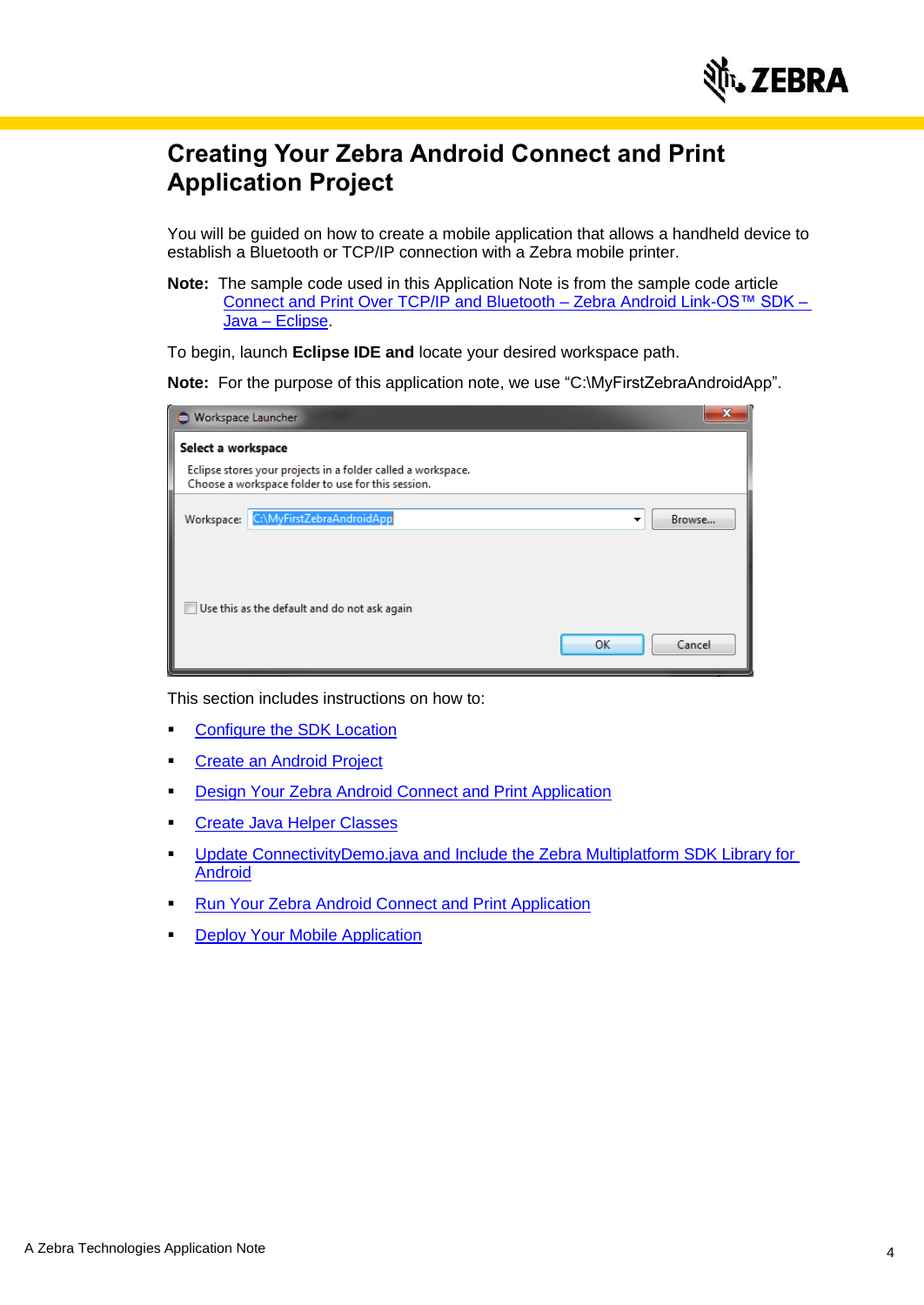

### **Configure the SDK Location**

- 1. Go to Window -> Preferences.
- 2. Click **Android** on the left panel.
- 3. Browse to the location of the Android SDK on the right panel.
- 4. Click **Apply**.

A list of SDK Targets appears.

5. Click **OK** to close the Preferences dialog.

| Preferences                                                                                                                                                                                                                                                                                                                    |                                                                                           |                                                                                                                                                      |                         | <u>este</u>    | $\mathbf{x}$ |
|--------------------------------------------------------------------------------------------------------------------------------------------------------------------------------------------------------------------------------------------------------------------------------------------------------------------------------|-------------------------------------------------------------------------------------------|------------------------------------------------------------------------------------------------------------------------------------------------------|-------------------------|----------------|--------------|
| type filter text<br>⊳ General<br>$\triangleright$ Android<br>Ant<br>D.<br>$\triangleright$ C/C++<br><b>Code Recommen</b>                                                                                                                                                                                                       | <b>Android</b><br><b>Android Preferences</b><br><b>SDK</b> Location:<br>1. Select Android | 2. Browse to SDK location<br>C:\Users\esuero\AppData\Local\Android\sdk<br>- "ist of SDK Targets below is only reloaded once you hit 'Apply' or 'OK'. |                         |                | Browse       |
| $\triangleright$ Help<br>$\triangleright$ Install/Update                                                                                                                                                                                                                                                                       | me                                                                                        | Vendor                                                                                                                                               |                         | Platform       | API          |
| $\triangleright$ Java<br><b>Library Hover</b><br>$\triangleright$ Maven<br>$\triangleright$ Mylyn<br><b>Perl EPIC</b><br>И<br>PyDev<br>D.<br><b>Remote Systems</b><br>Run/Debug<br>D.<br><b>Target Explorer</b><br>D<br>$\triangleright$ Team<br><b>Terminal</b><br>Validation<br><b>MindowBuilder</b><br>$\triangleright$ XML | Android 5.1.1<br><b>Google APIs</b>                                                       | <b>Android Open Source Project</b><br>Google Inc.                                                                                                    |                         | 5.1.1<br>5.1.1 | 22<br>22     |
|                                                                                                                                                                                                                                                                                                                                |                                                                                           |                                                                                                                                                      | <b>Restore Defaults</b> |                | Apply        |
|                                                                                                                                                                                                                                                                                                                                |                                                                                           |                                                                                                                                                      | OK                      |                | Cancel       |

### <span id="page-4-0"></span>**Create an Android Project**

1. Go to File -> New -> Android Application Project.

**Note:** Alternatively, you can go to File -> New -> Project, and select Android -> Android Application Project.

- 2. Type **AndroidConnectAndPrint** as the project name.
- 3. Type **com.zebra.isv.connectAndPrint** for both Application name and Package name.
- 4. Type **ConnectivityDemo** next to Create Activity (it must be checked).

**Note:** You may leave other default inputs unchanged.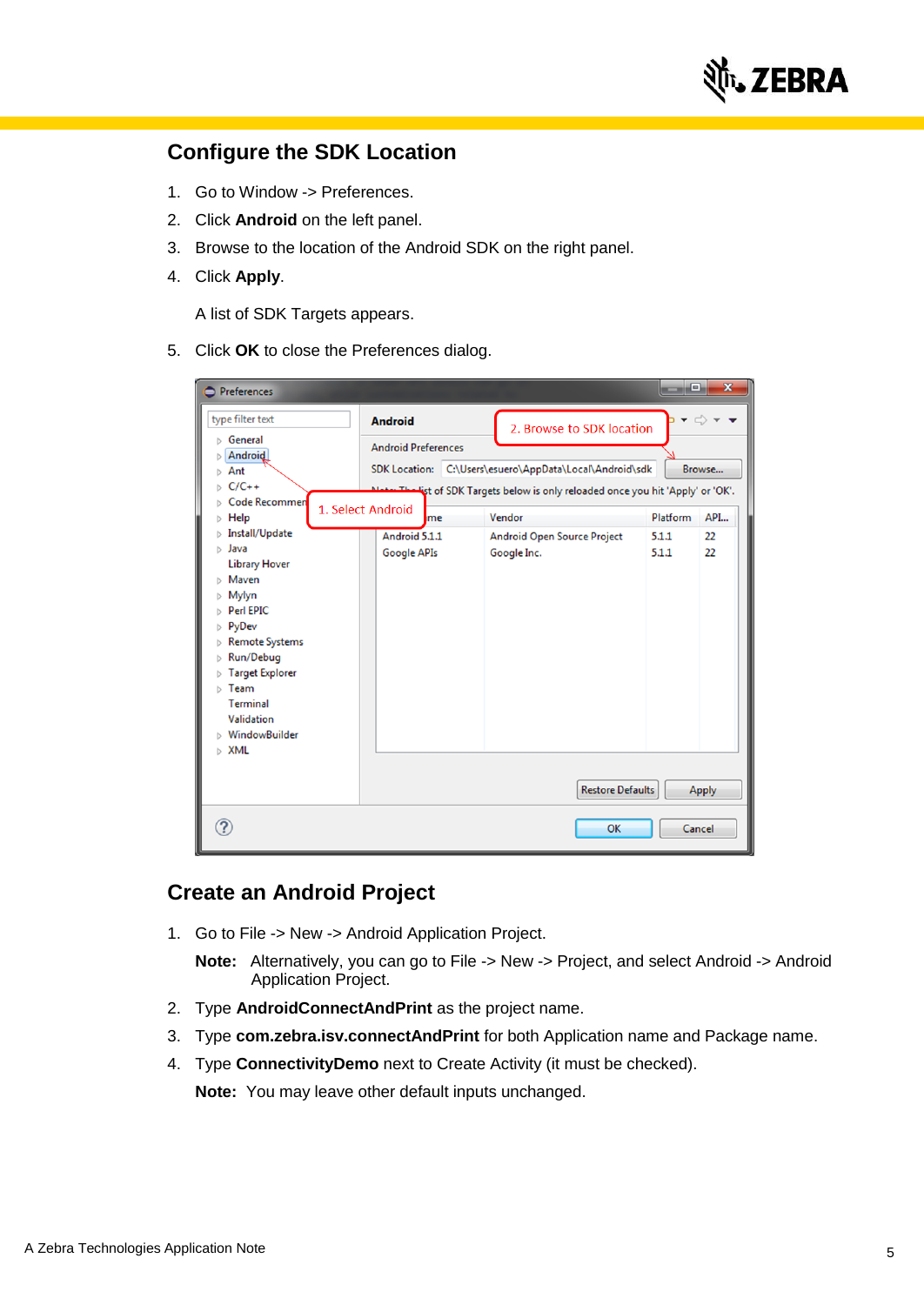

| $\overline{\mathbf{x}}$<br>o<br>New Android Application |                                                                    |        |  |  |  |
|---------------------------------------------------------|--------------------------------------------------------------------|--------|--|--|--|
| <b>New Android Application</b>                          | The application name for most apps begins with an uppercase letter |        |  |  |  |
|                                                         | Application Name: 6 com.zebra.isv.connectAndPrint                  |        |  |  |  |
|                                                         | Project Name: 0 AndroidConnectAndPrint                             |        |  |  |  |
|                                                         | Package Name: 6 com.example.androidconnectandprint                 |        |  |  |  |
|                                                         |                                                                    |        |  |  |  |
| Minimum Required SDK: 0 API 8: Android 2.2 (Froyo)      |                                                                    |        |  |  |  |
|                                                         | Target SDK: 0 API 19: Android 4.4 (KitKat)                         |        |  |  |  |
|                                                         | Compile With: 0 API 22: Android 5.1.1 (LOLLIPOP_MR1)               |        |  |  |  |
|                                                         | Theme: <sup>0</sup> Holo Light with Dark Action Bar                |        |  |  |  |
|                                                         |                                                                    |        |  |  |  |
|                                                         |                                                                    |        |  |  |  |
|                                                         |                                                                    |        |  |  |  |
|                                                         |                                                                    |        |  |  |  |
|                                                         |                                                                    |        |  |  |  |
|                                                         |                                                                    |        |  |  |  |
|                                                         | Next<br>Finish<br>< Back                                           | Cancel |  |  |  |

- 5. Click **Next**, leaving the next windows at default, until the Blank Activity window appears.
- 6. In the Blank Activity window, change the activity name to **ConnectivityDemo** and click **Finish** to exit the window.

| New Android Application                                                   | x<br>Θ. |
|---------------------------------------------------------------------------|---------|
| <b>Blank Activity</b><br>Creates a new blank activity with an action bar. |         |
| $\blacksquare$ www.                                                       |         |
| Activity Name® ConnectivityDemo                                           |         |
| Layout Name <sup>®</sup> activity_connectivity_demo                       |         |
|                                                                           |         |
|                                                                           |         |
| $\sqrt{2}$ The name of the activity class to create                       |         |
| Finish<br>< Back<br>Next >                                                | Cancel  |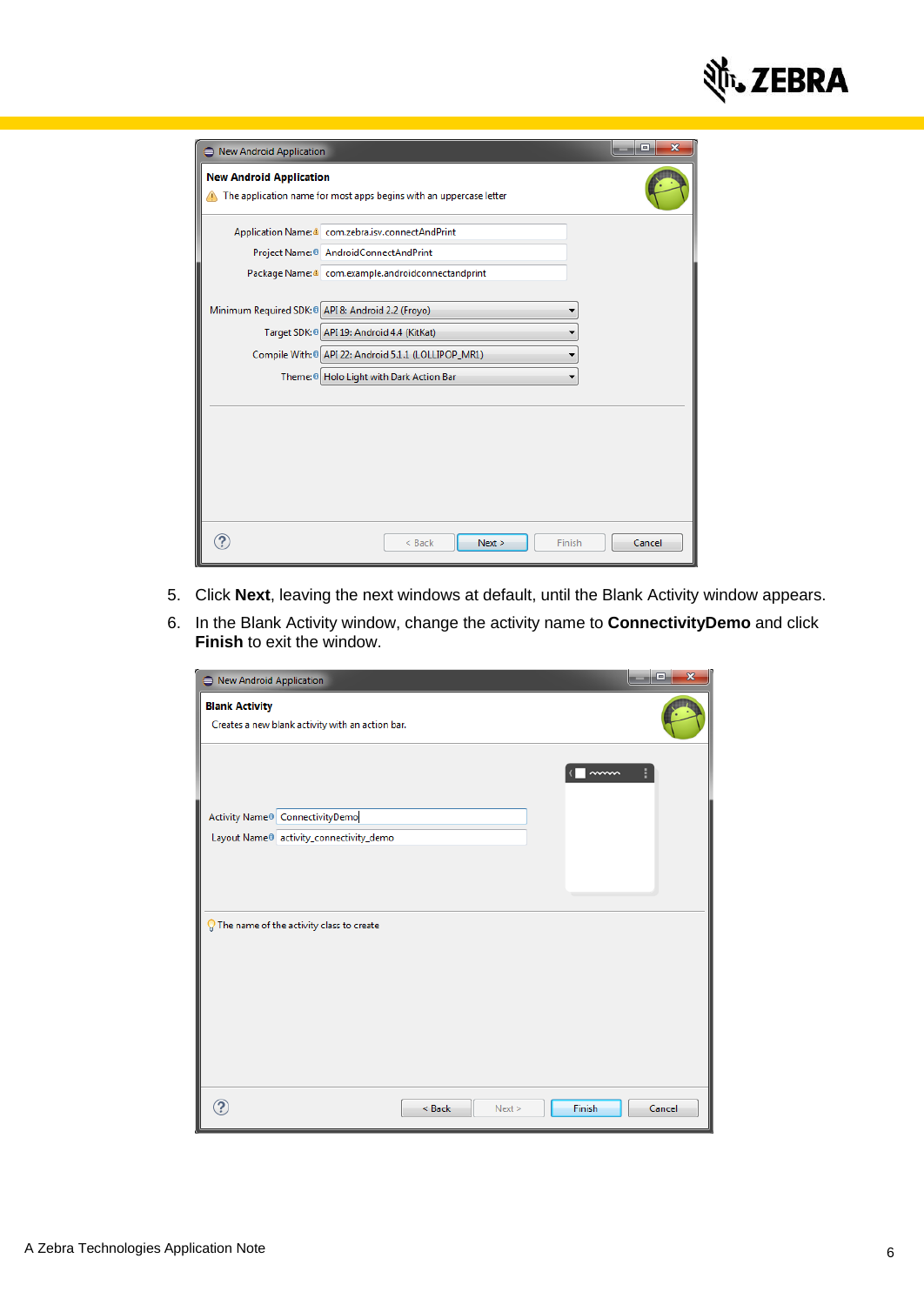

### <span id="page-6-0"></span>**Design Your Zebra Android Connect and Print Application**

- 1. Define the variables and values to use in the layout (xml) files later.
	- In the Package Explorer, open strings.xml in the res/values folder.
	- Replace the contents of the "String.xml" file from the "Strings.xml" file from the sample article Connect and Print Over TCP/IP and Bluetooth - Zebra Android Link-[OS™ SDK –](https://km.zebra.com/kb/index?page=content&id=SA137) Java – Eclipse.

For information on joining the [ISV Program,](http://www.zebra.com/isv) contact a Program Manager in your area.

This source code defines the Application Name that appears on the GUI, as well as the color Red for the status bar background when no printer is connected. For more information, go to **String Resources**.

- Save and close the file.
- 2. Define the layout.
	- In the Package Explorer, expand the res/layout folder. Delete main.xml.
	- In the same folder, create 2 files, "connection screen with status.xml" and "connection\_screen.xml".
	- Replace the contents of the two files with the contents of the "connection\_screen\_with\_status.xml" and "connection\_screen.xml" files from the sample article [Connect and Print Over TCP/IP and Bluetooth –](https://km.zebra.com/kb/index?page=content&id=SA137) Zebra Android Link-[OS™ SDK –](https://km.zebra.com/kb/index?page=content&id=SA137) Java – Eclipse.

**Note:** For more information, click [Layout Resource.](http://developer.android.com/guide/topics/resources/layout-resource.html)

- Save and close the files.
- 3. Update the AndroidManifest.xml.
	- Replace the contents of the "AndroidManifest.xml" file with the contents of the "AndroidManifest.xml" file from the sample article Connect and Print Over TCP/IP and Bluetooth – [Zebra Android Link-OS™ SDK –](https://km.zebra.com/kb/index?page=content&id=SA137) Java – Eclipse.

**Note:** The [AndroidManifest.xml](http://developer.android.com/guide/topics/manifest/manifest-intro.html) contains helpful information.

<span id="page-6-1"></span>4. Go to res/menu folder to delete the connectivity\_demo.xml file settings menu.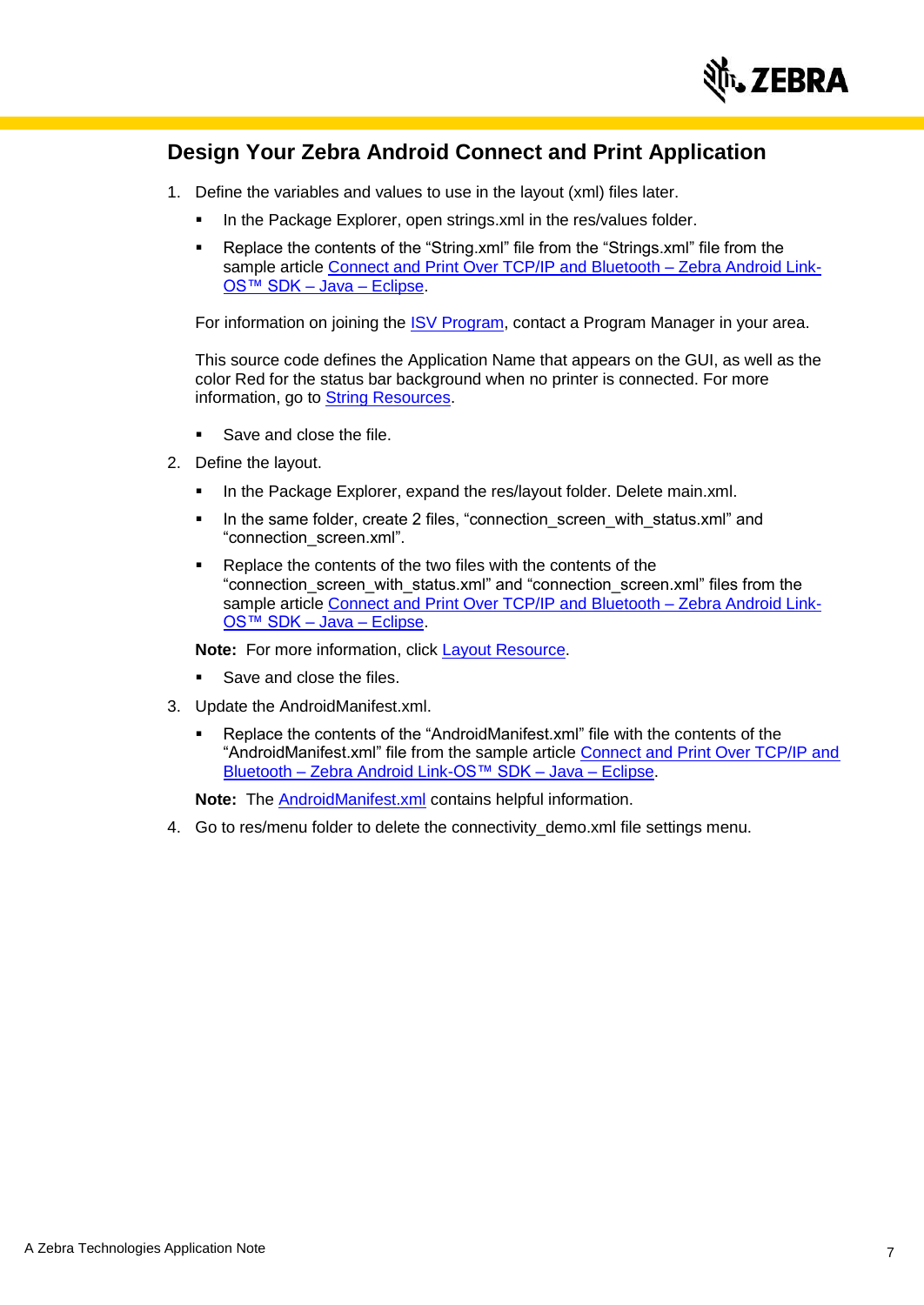

### **Create Java Helper Classes**

- 1. Right click on src, hover over **New** and click **Package** to create a new Java Package.
- 2. Name the package "com.zebra.isv.util".



3. Create a file "DemoSleeper.java" in the "com.zebra.isv.util" package and replace its contents from the "DemoSleeper.java" file from the sample article Connect and Print Over TCP/IP and Bluetooth – [Zebra Android Link-OS™ SDK –](https://km.zebra.com/kb/index?page=content&id=SA137) Java – Eclipse.

This file contains a static sleep method that ConnectivityDemo.java uses.

4. Create a file "SettingsHelper.java" in the "com.zebra.isv.util" package and replace its contents from the "SettingsHelper.java" file from the sample [Connect and Print Over](https://km.zebra.com/kb/index?page=content&id=SA137)  TCP/IP and Bluetooth – [Zebra Android Link-OS™ SDK –](https://km.zebra.com/kb/index?page=content&id=SA137) Java – Eclipse.

This file contains methods used in ConnectivityDemo.java to persist Bluetooth and TCP/IP settings for subsequent recall.

### <span id="page-7-0"></span>**Update ConnectivityDemo.java and Include the Zebra Multiplatform SDK Library for Android**

1. Replace the source code in ConnectivityDemo.java with the contents of the "ConnectivityDemo.java" file from the sample article [Connect and Print Over TCP/IP and](https://km.zebra.com/kb/index?page=content&id=SA137)  Bluetooth – [Zebra Android Link-OS™ SDK –](https://km.zebra.com/kb/index?page=content&id=SA137) Java – Eclipse.

This class is the starting point of the Android application.

- 2. At this point, you should see many errors.
	- **Note:** To resolve the dependencies, right-click the "AndroidConnectAndPrint" project, select **Build Path**, then "Add External Archives…".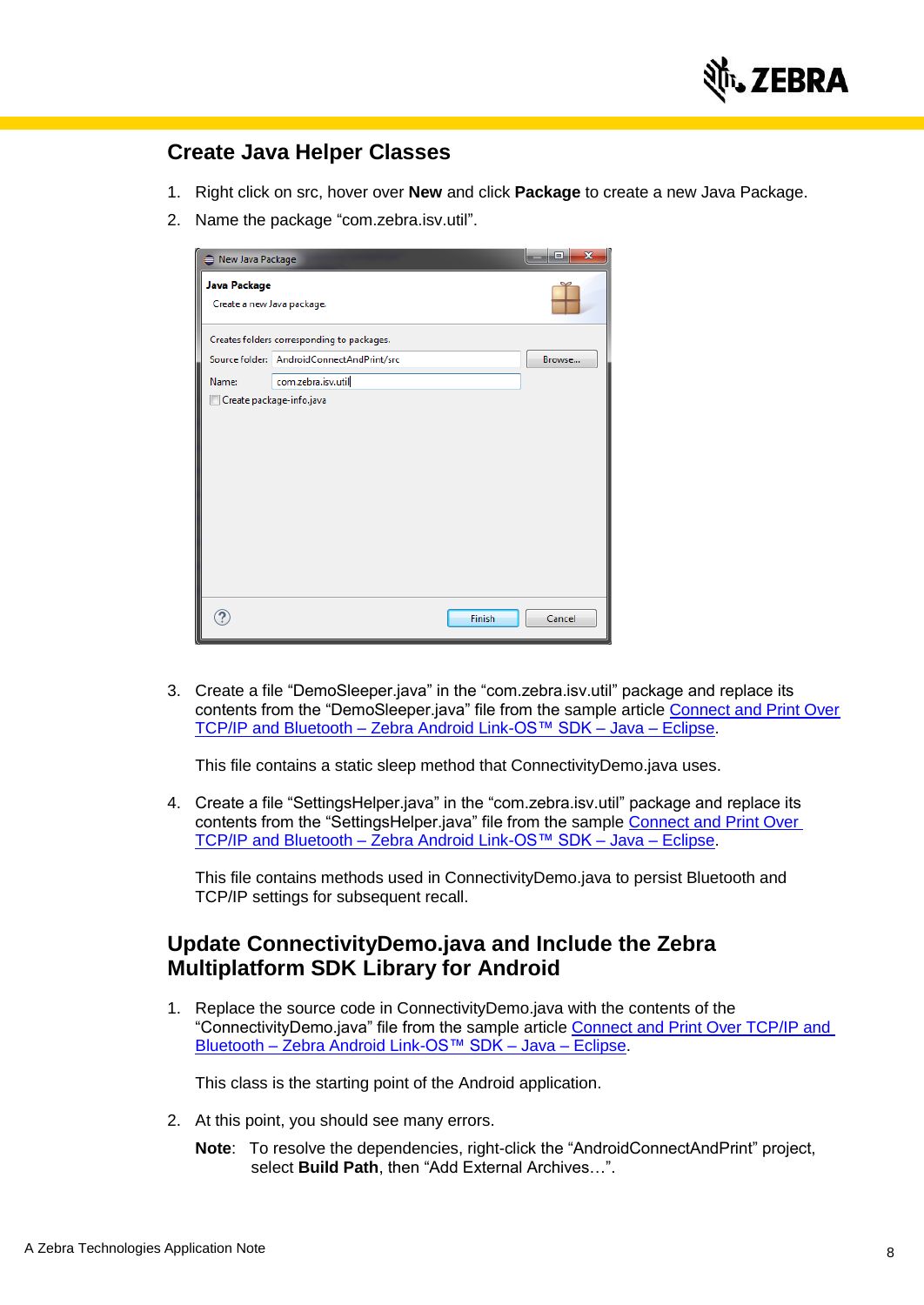

|                                                     |                            | Java - AndroidConnectAndPrint/src/com/zebra/isv/androidconnectandprint/ConnectivityDemo.java - Eclipse |                                           |                       |                                                                                                                                                                                                                                                              |
|-----------------------------------------------------|----------------------------|--------------------------------------------------------------------------------------------------------|-------------------------------------------|-----------------------|--------------------------------------------------------------------------------------------------------------------------------------------------------------------------------------------------------------------------------------------------------------|
| File<br>Edit                                        | Refactor                   | Source Navigate Search                                                                                 | Project Run<br>Window                     | Help                  |                                                                                                                                                                                                                                                              |
|                                                     |                            | ▼ 합 ▼ 넓 噫 色 !<br>New Connection                                                                        | 配料炉<br>N<br>N<br>$\overline{\phantom{a}}$ |                       | ◢♥▣Π┆U┆N┆ <del>Ö</del> M┊◘▾                                                                                                                                                                                                                                  |
| ■ Package Explorer ※                                |                            |                                                                                                        | 口 写<br>$\qquad \qquad \Box$<br>ã9         | ⊟                     | J *ConnectivityDemo.java &                                                                                                                                                                                                                                   |
| Android<br><sup>(典</sup> src<br>◢₩                  |                            | <b>New</b><br>Go Into                                                                                  | ٠                                         |                       | ***********<br>$1 \ominus I$<br>$\overline{a}$<br>CONFIDENTIAL AND PROPRIET.<br>3                                                                                                                                                                            |
| ⊞<br>◢                                              | $\triangleright$<br>Þ<br>Þ | Open in New Window<br>Open Type Hierarchy<br>Show In                                                   | F4<br>Alt+Shift+W ▶                       |                       | 4<br>The source code and other<br>5<br>ZIH Corp. and is subject<br>* This source code, and any<br>6<br>7<br>* displayed or distributed,<br>8<br>expressly permitted under                                                                                    |
| <u> ま gen</u><br>Þ<br>$\equiv$ God<br><b>EA</b> And | 手                          | Copy<br><b>Copy Qualified Name</b>                                                                     | $Ctrl + C$                                |                       | 9<br>10<br>Copyright ZIH Corp. 2010<br>11<br>12<br>ALL RIGHTS RESERVED                                                                                                                                                                                       |
| <u>ြာ asse</u><br>உ bin<br>b<br>உ libs              | ĪŦ<br>S                    | Paste<br>Delete                                                                                        | $Ctrl + V$<br>Delete                      |                       | ********************<br>13<br>14<br>package com.zebra.isv.androi<br>15                                                                                                                                                                                       |
| $\overline{D}$<br>உ res                             | €                          | <b>Remove from Context</b>                                                                             | Ctrl+Alt+Shift+Down                       |                       | 16⊖ import android.app.Activity;<br>17<br>import android graphics.Colo                                                                                                                                                                                       |
| <b>C</b> And                                        |                            | <b>Build Path</b>                                                                                      | ٠                                         | 襊                     | Link Source<br>)s.Bundle;                                                                                                                                                                                                                                    |
| na ic li<br>pro                                     |                            | Source                                                                                                 | Alt+Shift+S ▶                             | €                     | is.Looper;<br>New Source Folder<br>iew.View;                                                                                                                                                                                                                 |
| B                                                   | pro                        | Refactor                                                                                               | Alt+Shift+T)                              | C <sup>#}</sup>       | riew.View.OnC<br>Use as Source Folder<br>ridget.Button                                                                                                                                                                                                       |
| $\triangleright$ $\mathbb{R}^2$ appcor<br>sadsada   |                            | Import<br>Export                                                                                       |                                           | $\overline{010}$<br>ᆋ | Add External Archives<br>ridget.EditTe<br>ridget.RadioB<br>Add Libraries                                                                                                                                                                                     |
|                                                     |                            |                                                                                                        |                                           |                       | ridget.RadioG<br>ridget.TextVi                                                                                                                                                                                                                               |
|                                                     | چي                         | Refresh<br><b>Close Project</b><br><b>Close Unrelated Projects</b><br>Assign Working Sets              | F5                                        | 嬎                     | Configure Build Path<br>ridget.RadioG<br>28<br>29<br>import com.zebra.android.com<br>import com.zebra.android.com<br>30<br>import com.zebra.android.com<br>31                                                                                                |
|                                                     |                            | <b>Profile As</b><br>Debua As<br><b>Run As</b><br>Validate                                             |                                           |                       | import com.zebra.android.com<br>₩ 32<br>$\sqrt{3}$ 33<br>import com.zebra.android.pri<br>import com.zebra.android.pri<br>图 34<br>import com.zebra.android.pri<br><b>GB</b> 35<br>■ 36<br>import com.zebra.android.pri<br>import com.zebra.isv.util.Dem<br>37 |
|                                                     |                            | Team                                                                                                   |                                           |                       | 38<br>import com.zebra.isv.util.Se<br>39<br>$400/$ **                                                                                                                                                                                                        |
|                                                     |                            | <b>Compare With</b><br>Restore from Local History                                                      |                                           |                       | ×<br>41<br><b>@author MLim3</b><br>42<br>$*$<br>43                                                                                                                                                                                                           |
|                                                     |                            | PyDev<br><b>Android Tools</b>                                                                          |                                           |                       | $440/**$                                                                                                                                                                                                                                                     |
|                                                     |                            | Configure                                                                                              |                                           |                       | ×<br>45<br>@author MLim3<br>$*$<br>46                                                                                                                                                                                                                        |
|                                                     |                            | Properties                                                                                             | Alt+Enter                                 |                       | $470/$ **<br>48<br>@author MLim3                                                                                                                                                                                                                             |
|                                                     |                            |                                                                                                        |                                           |                       | $*$<br>49<br>public class ConnectivityDem<br>50<br>51                                                                                                                                                                                                        |
|                                                     |                            |                                                                                                        |                                           |                       | <b>Ca</b> 52<br>private ZebnaPrintenConn<br>53<br>private RadioButton btRa<br><b>B</b> 54<br>private ZebnaPninten pri<br>private TextView statusF<br>55<br>56<br>private EditText macAddr<br>57<br>private Button testButto                                  |
|                                                     |                            |                                                                                                        |                                           |                       | 58                                                                                                                                                                                                                                                           |

3. Browse to the location of the "ZSDK\_API.jar" file and click **Open**.

The default installation path of this file should be "C:\Program Files\Zebra Technologies\link\_os\_sdk\android\v2.8.2148\lib\ZSDK\_ANDROID\_API.jar".

The errors in "ConnectivityDemo.java" should disappear now.

4. Right click on the Project, go to **Java Build Path -> Order and Export** and make sure ZSDK\_ANDROID\_API.jar is checked.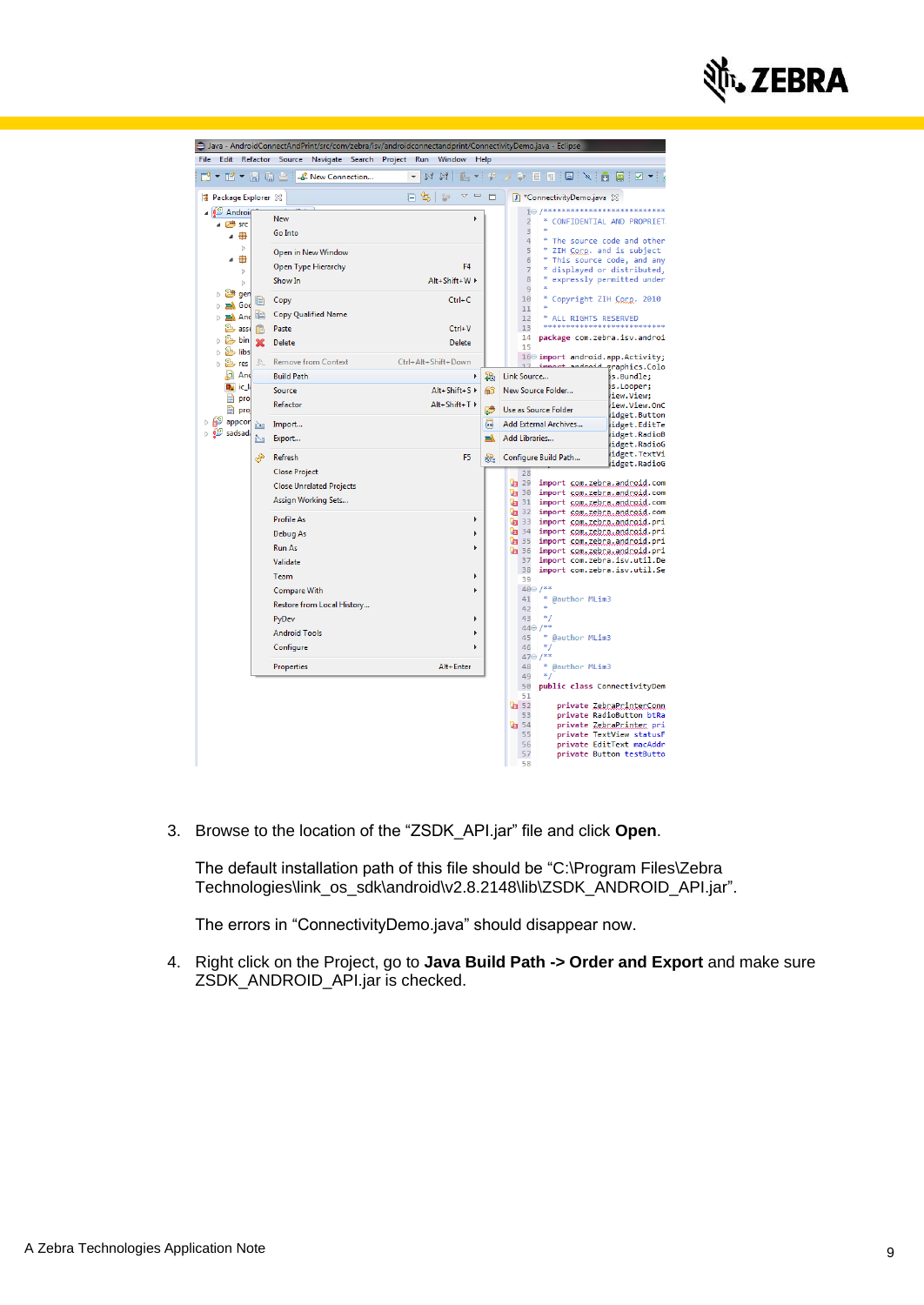

<span id="page-9-0"></span>

| Properties for AndroidConnectAndPrint                                                                                                                                                                                                                                                                                                                                                       |                                                                                                                                                                                                                                                                                                                                                                                                                                                                                     | $\Sigma$<br>$\Box$                                                      |
|---------------------------------------------------------------------------------------------------------------------------------------------------------------------------------------------------------------------------------------------------------------------------------------------------------------------------------------------------------------------------------------------|-------------------------------------------------------------------------------------------------------------------------------------------------------------------------------------------------------------------------------------------------------------------------------------------------------------------------------------------------------------------------------------------------------------------------------------------------------------------------------------|-------------------------------------------------------------------------|
| type filter text                                                                                                                                                                                                                                                                                                                                                                            | <b>Java Build Path</b>                                                                                                                                                                                                                                                                                                                                                                                                                                                              | $\Leftrightarrow \bullet \Leftrightarrow \bullet$                       |
| $\triangleright$ Resource<br>Android<br><b>Android Lint Preferences</b><br><b>Builders</b><br>Java Build Path<br>> Java Code Style<br>$\triangleright$ Java Compiler<br>Java Editor<br>Javadoc Location<br><b>Project References</b><br>Refactoring History<br><b>Run/Debug Settings</b><br>$\triangleright$ Task Repository<br><b>Task Tags</b><br>$\triangleright$ Validation<br>WikiText | $\stackrel{\Phi_{\rm O}}{\leadsto}$ Order and Export<br>Projects <b>A</b> Libraries<br><b><sup>(2)</sup></b> Source<br>Build class path order and exported entries:<br>(Exported entries are contributed to dependent projects)<br>四 AndroidConnectAndPrint/src<br><b>参AndroidConnectAndPrint/gen</b><br>$\blacksquare$ Android 5.1.1<br>Android Private Libraries<br>Android Dependencies<br>V<br>ZSDK_ANDROID_API.jar - C:\Program Files\Zebra Tech<br>$\sqrt{}$<br>Ш<br>€.<br>Þ. | Up<br>Down<br>Top<br><b>Bottom</b><br>Select All<br><b>Deselect All</b> |
|                                                                                                                                                                                                                                                                                                                                                                                             | OK                                                                                                                                                                                                                                                                                                                                                                                                                                                                                  | Cancel                                                                  |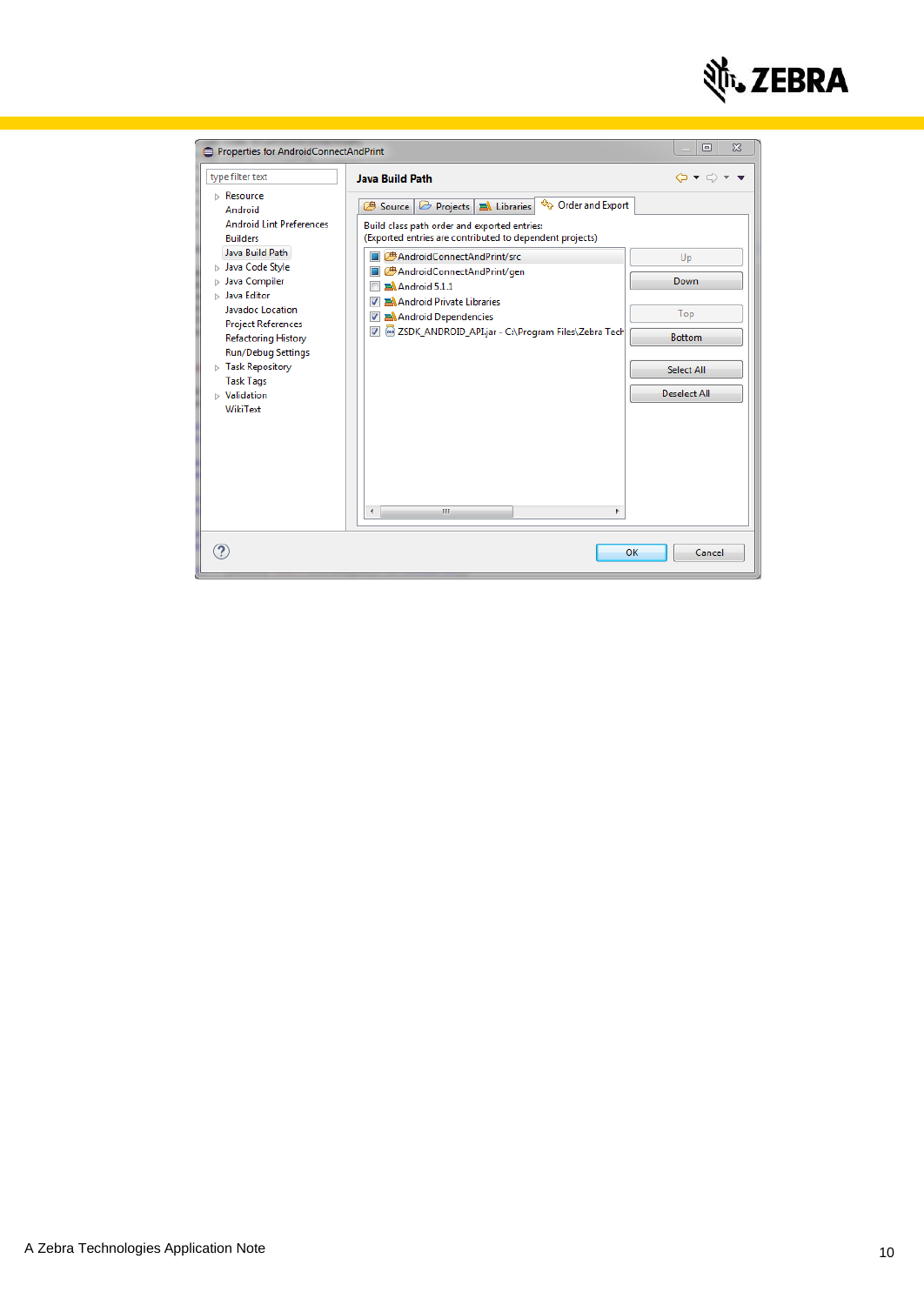

# **Run Your Zebra Android Connect and Print Application**

- 1. Build and run the application.
	- Right-click the "AndroidConnectAndPrint" project, select **Run As** -> **Android Application**.

This runs the application in an Android emulator. The emulator might take a while to start up, depending on the available computer resources and hardware.

|                                               | Java - AndroidConnectAndPrint/src/com/zebra/isv/connectAndPrint/ConnectivityDemo.java - Eclipse |                                 |                |                                                                            |
|-----------------------------------------------|-------------------------------------------------------------------------------------------------|---------------------------------|----------------|----------------------------------------------------------------------------|
| File                                          | Edit Refactor Source Navigate Search                                                            | Project Run<br>Window Help      |                |                                                                            |
| d - B - H G + :                               | New Connection                                                                                  | N N<br>$\overline{\phantom{a}}$ |                | Etip Jə Etibisin Bid tid                                                   |
| Package Explorer 83                           |                                                                                                 | $\sim$ $\equiv$<br>日暮<br>ĩ9     | 目              | C AndroidConnectAndPrint Manifest<br>la)                                   |
| 4 <b>AndroidConnoctAndDrint</b>               |                                                                                                 |                                 |                | 20 * CONFIDENTIAL AND PROPRIETAR                                           |
| ⊿ <sup>●</sup> src                            | New                                                                                             | k                               |                | 14 package com.zebra.isv.connectA                                          |
| ◢串                                            | Go Into                                                                                         |                                 |                | 15<br>$\mathcal{N}$ 160 import android.app.Activity;                       |
| Þ                                             | Open in New Window                                                                              |                                 |                | 39                                                                         |
| H<br>$\triangleright$<br>4 2≢                 | Open Type Hierarchy                                                                             | F4                              |                | 40 /**<br>41<br>@author MLim3                                              |
| ge<br>÷<br>Þ                                  | Show In                                                                                         | Alt+Shift+W ▶                   |                | 42                                                                         |
| æ<br>4                                        |                                                                                                 |                                 |                | $*$<br>43                                                                  |
| B<br>$\triangleright$                         | Copy                                                                                            | $Ctrl + C$                      |                | $440/$ **<br>@author MLim3<br>45                                           |
| 睁<br>$\triangleright$                         | Copy Qualified Name                                                                             |                                 |                | $*$<br>46                                                                  |
| <b>已</b> An<br>Ь<br>T                         | Paste                                                                                           | Ctrl+V                          |                | $470/$ **<br>* @author MLim3<br>48                                         |
| 로 An<br>An<br>m                               | Delete                                                                                          | Delete                          |                | $*$<br>49                                                                  |
| 로 <mark>,</mark> Ref<br>$\odot$               | <b>Remove from Context</b>                                                                      | Ctrl+Alt+Shift+Down             |                | 50<br>public class ConnectivityDemo                                        |
| $\overline{010}$<br>$\triangleright$          | <b>Build Path</b>                                                                               | k                               | los_sd         | 51<br>n.<br>private ZebraPrinterConnec<br>52                               |
| தே ass                                        | Source                                                                                          | Alt+Shift+S ▶                   |                | 53<br>private RadioButton btRadi                                           |
| $\triangleright$ $\mathfrak{B}$ bir           | Refactor                                                                                        | Alt+Shift+T ▶                   |                | o.<br>54<br>private ZebraPrinter print<br>55<br>private TextView statusFie |
| $\mathfrak{B}$ libs<br>$\triangleright$       |                                                                                                 |                                 |                | 56<br>private EditText macAddres                                           |
| ⊿ <mark>∌</mark> res<br>r,<br>Þ<br>è          | Import                                                                                          |                                 |                | 57<br>private Button testButton;<br>58                                     |
| <u>A</u><br>a                                 | Export                                                                                          |                                 |                | 59⊝<br>/* (non-lavados)                                                    |
| $\triangleright$ $\triangleright$<br>پي       | Refresh                                                                                         | F5                              |                | * @see android.app.Activi<br>60                                            |
| È<br>Þ                                        | <b>Close Project</b>                                                                            |                                 |                | $*$<br>61<br>$62\odot$<br>@Override                                        |
| a<br>Þ                                        |                                                                                                 |                                 |                | 63<br>protected void onCreate(Bu                                           |
| ▷ 启                                           | <b>Close Unrelated Projects</b>                                                                 |                                 |                | 64<br>65                                                                   |
| a<br>$\triangleright$<br>a<br>D               | Assign Working Sets                                                                             |                                 |                | super.onCreate(savedIn<br>setContentView(R.layou<br>66                     |
| è<br>D.                                       | <b>Profile As</b>                                                                               | Þ                               |                | 67                                                                         |
| è<br>$\triangleright$                         | Debug As                                                                                        |                                 |                | 68<br>$ipDNSAddress = (EditTe$<br>inDNSAddress setText(S                   |
| a<br>$\triangleright$                         | <b>Run As</b>                                                                                   | Þ                               | $\overline{a}$ | 1 Android Application                                                      |
| An<br>la)                                     | Validate                                                                                        |                                 | Jû             | lext<br>2 Android JUnit Test<br>Set                                        |
| D.<br>ic,<br>e<br>pro                         | Team                                                                                            | Þ                               | 西              | 3 Java Applet<br>Alt+Shift+X, A                                            |
| e pro                                         | <b>Compare With</b>                                                                             |                                 | $\overline{u}$ | ext<br>4 Java Application<br>Alt+Shift+X, J                                |
| $\triangleright$ $\mathbb{Z}^9$ appco         | Restore from Local History                                                                      |                                 | Ju             | Set<br>5 JUnit Test<br>Alt+Shift+X, T                                      |
| $\triangleright \ \ \ \ \ \ \ \ \ \ \$ sadsac | PyDev                                                                                           | Þ                               |                | Vie                                                                        |
|                                               | <b>Android Tools</b>                                                                            | b                               |                | Run Configurations<br>dio                                                  |
|                                               | Configure                                                                                       |                                 |                | 80<br>$testButton = (Button)$                                              |
|                                               |                                                                                                 |                                 |                | $81\odot$<br>testButton.setOnClickL<br>82                                  |
|                                               | Properties                                                                                      | Alt+Enter                       |                | 83⊝<br>public void onClic                                                  |
|                                               |                                                                                                 |                                 |                | 84⊝<br>new Thread(new<br>△                                                 |
|                                               |                                                                                                 |                                 |                | $85\Theta$<br>public voi<br>86<br>enable                                   |
|                                               |                                                                                                 |                                 |                | 87<br>Looper                                                               |
|                                               |                                                                                                 |                                 |                | 88<br>doConn<br>89<br>Looper                                               |
|                                               |                                                                                                 |                                 |                | 90<br>Looper                                                               |
|                                               |                                                                                                 |                                 |                | 91<br>ŀ                                                                    |
|                                               |                                                                                                 |                                 |                | 92<br>$\}$ ).start $()$ ;<br>93<br>ŀ                                       |
|                                               |                                                                                                 |                                 |                | 1):<br>94                                                                  |
|                                               |                                                                                                 |                                 |                | $\overline{\mathcal{L}}$                                                   |

• To run the application, unlock the screen on the emulator by dragging the green lock icon to the right of the screen.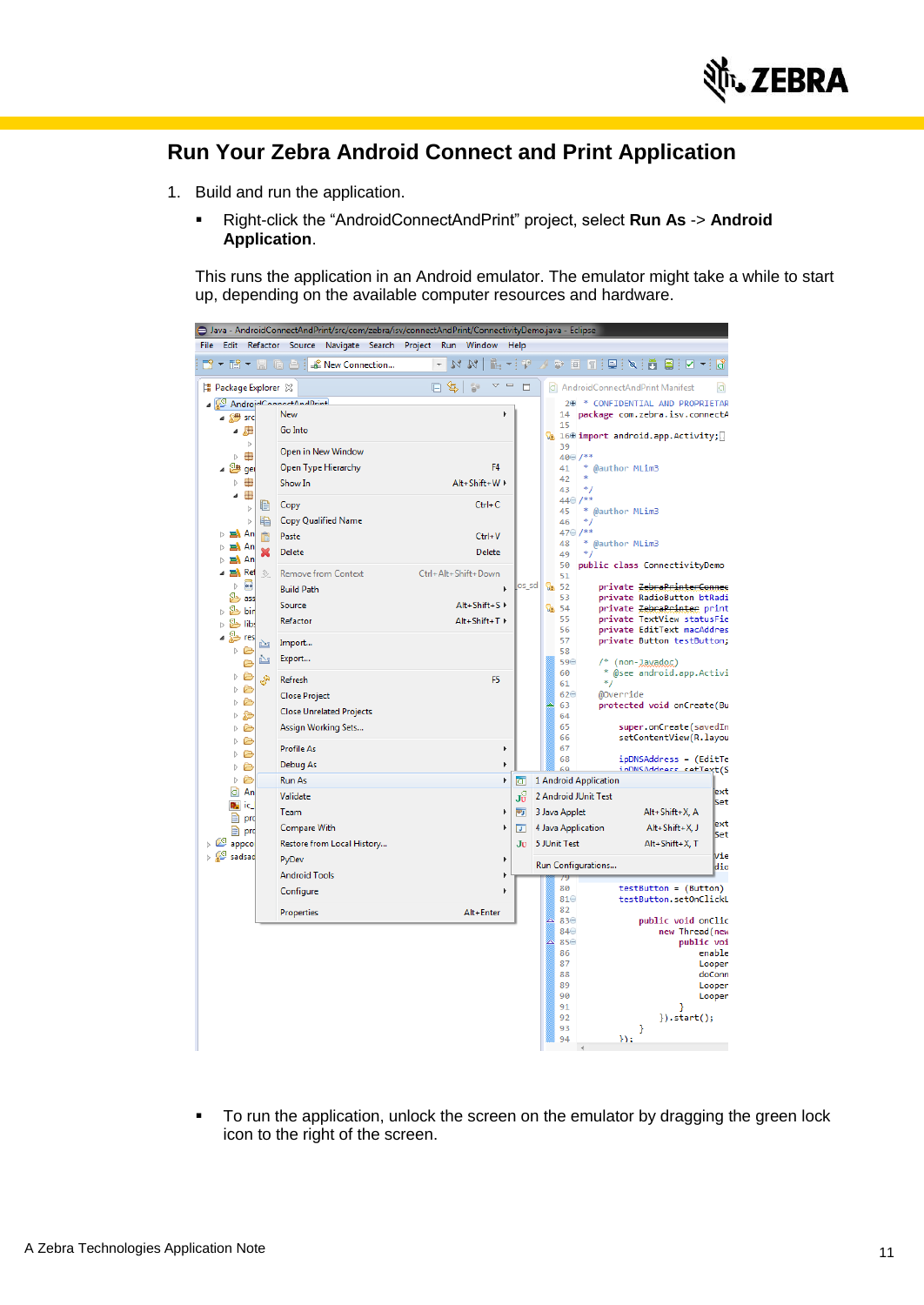



Congratulations! You now have your first Zebra mobile application running on an emulator!

2. To exit the application, click **Back** on the emulator.

To continue development, leave the emulator running as it takes considerable amount of time to start up.

**Note:** The Bluetooth and TCP/IP connectivity may not be correctly emulated. Test the application on a physical device, which will be covered in the next section.

<span id="page-11-0"></span>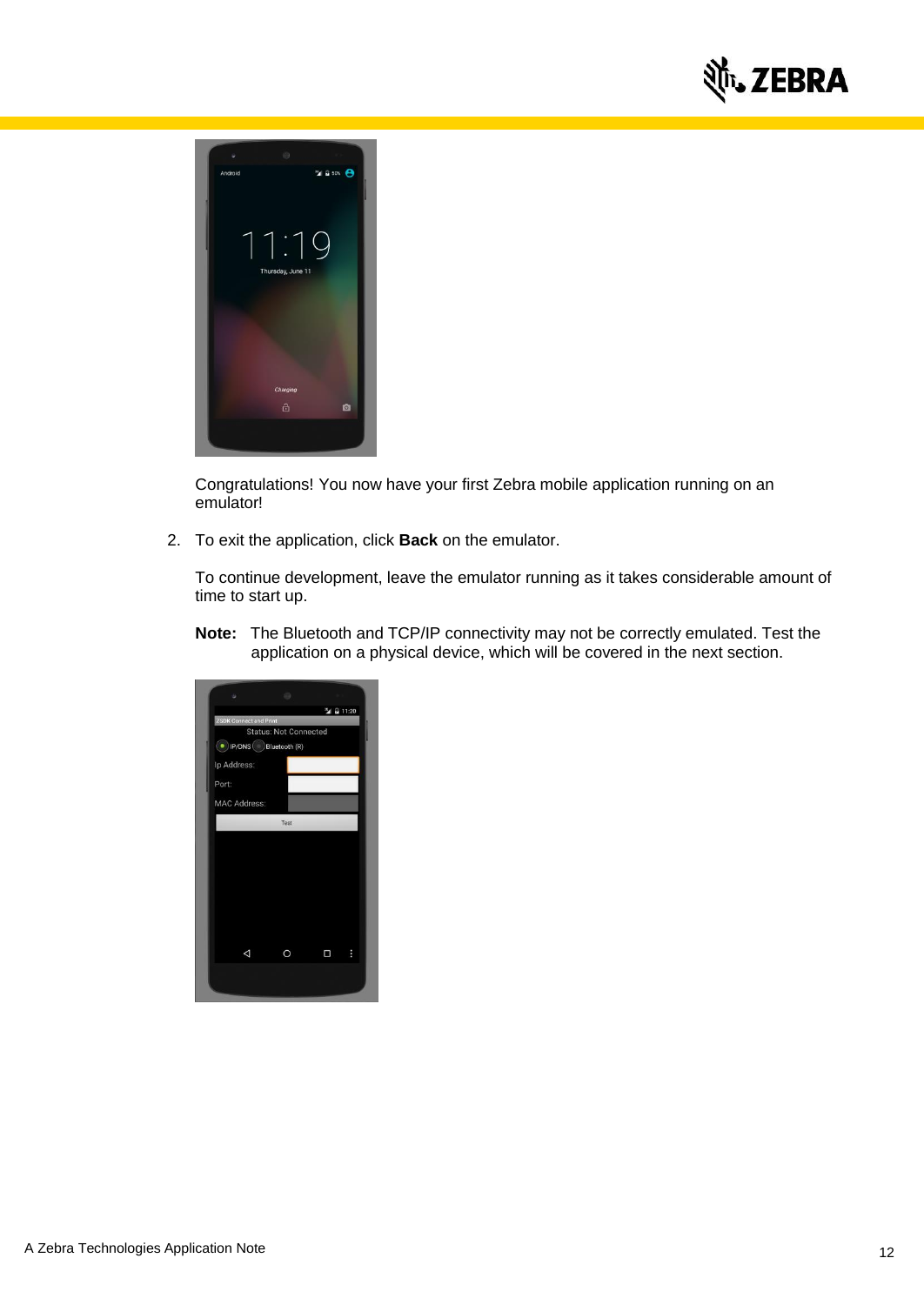

### **Deploying Your Mobile Application**

After your project is complete, you can export it into an Android Application Package (.APK) file for deployment to an Android Device.

1. Right-click the AndroidConnectAndPrint project, and select "**Export…".**

The Export dialog appears.

- 2. Expand Android, select **Export Android Application** and click **Next**.
- 3. On the Export Android Application, enter the project in this case, it is "AndroidConnectAndPrint" – and click **Next**.

A dialog appears asking you to enter keystore information.

4. Type the keystore information.

If you do not have this information, type "C:\AndroidKeyStore" (or any other desired folder) as Location, and then type your desired password.

5. Complete the Key Creation form and click **Next**.

**Note:** You must enter at least the Alias, Password, Confirm, Validity and First and Last Name fields. If you do not, you are not allowed to proceed.

More information on [signing your applications](http://developer.android.com/guide/publishing/app-signing.html) is available.

6. On the Destination and key/certificate checks page, type the path for the destination APK file.

**Note:** The folder that you specify must first exist. If not, create it in Windows Explorer first.

- 7. Click **Finish** to export the project.
- 8. Copy the .APK file to your device and install your application.

#### **See Also**

- For the list of printers and mobile devices that are supported by the Zebra Link-OS Multiplatform SDK, [click here.](https://km.zebra.com/kb/index?page=content&id=WH33)
- For further Zebra Link-OS SDK enabled Android Digital Device sample code and applications, refer to the **Zebra Support portal**.

For any other information, sample code, white papers, and solutions or to request further content, visit the [Zebra Support portal.](http://km.zebra.com/)